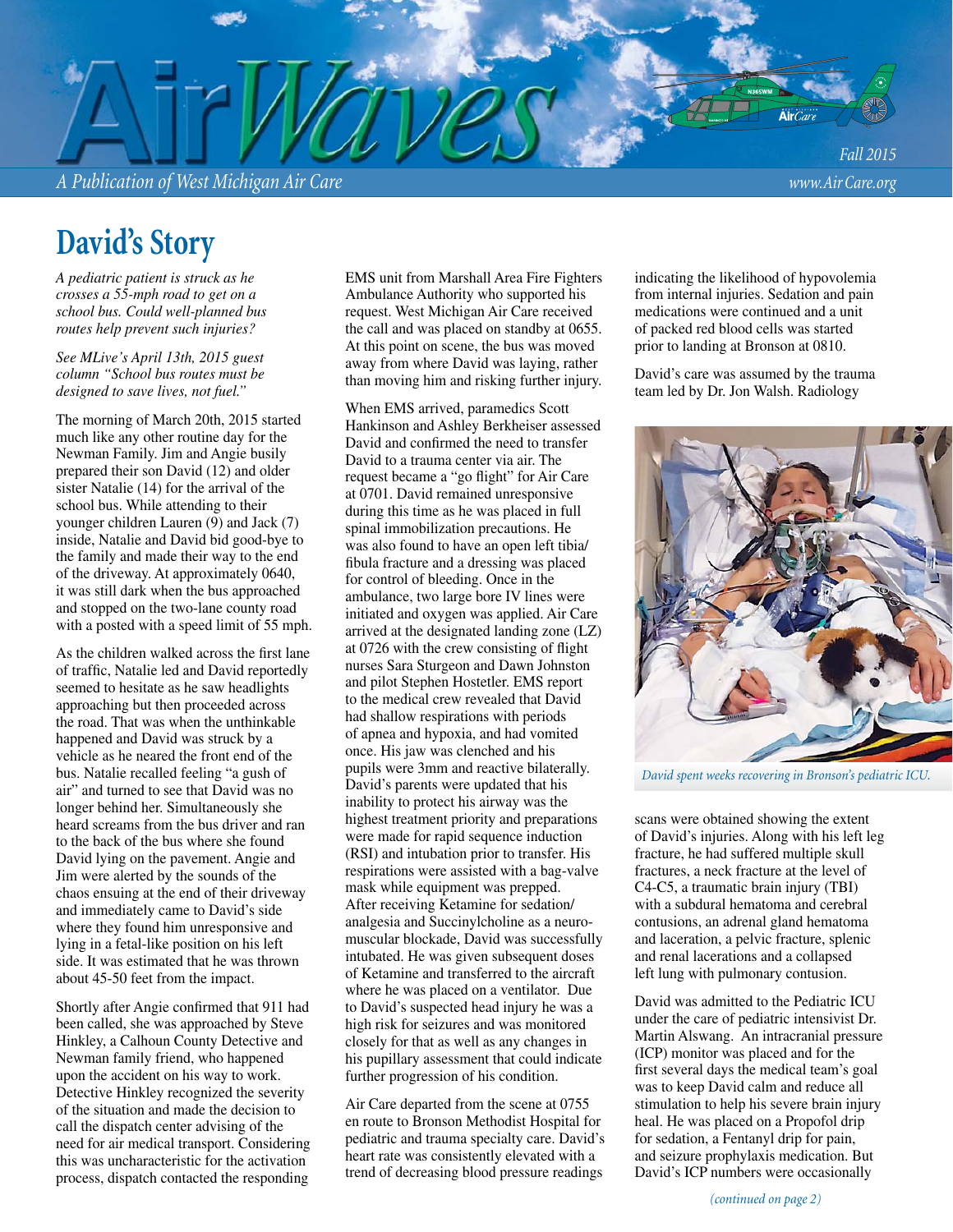

#### **David's Story** *(continued on page 1)*

creeping up to over 40 mmHg with the upper limit of normal usually being 20 mmHg. He was placed on a medication to induce paralysis giving his brain a better chance of healing. On Day 6 of his stay, he was taken to surgery for repair of his leg fracture. On Days 8 and 9 of hospitalization his medication was reduced and the paralytic was removed to allow him to begin to wake up. He was breathing over the ventilator and, despite developing pneumonia, he continued to improve until he was extubated on March 29th, though still requiring some ventilatory support with CPAP for a few days.



*David, feeling better and looking good in a recent school photo.*

David struggled with confusion at first as he began to recover and it was unclear if he was suffering visual hallucinations, medication withdrawal, or simply the effects of his brain injury. Physical, occupational, and speech therapy were started and David made great strides toward discharge from Bronson. A gastric tube was placed due to difficulty with eating and swallowing, and on April 7th, David was discharged at Mary Free Bed (MFB) to continue his rehabilitation.

Once at MFB it was determined that David had acute traumatic blindness. Thankfully, within one week his eyesight began to return, first as double vision then slowly improving from there. His vision is still not back to baseline and is an issue that inhibits him today. However, with hard work on David's part, and a dedicated rehab team at MFB, David was able to return home on May 21st.

The hardest part for the Newman family throughout David's ordeal was being apart from each other. Angie was often the one who stayed with David throughout his treatment while Jim tended to the other children and kept the home functioning. While at MFB, David's siblings would come up and stay weekends and were allowed to participate in his therapy. Due to the emotional toll the accident had taken on their close family, the time together was welcomed as they all began to heal together. Today David attends most of his normal classes as an 8th grader at Marshall Middle School. He has a full time aide with him during his classes in the morning and he attends therapy in the afternoon. He has some residual impulsive behavior related to his TBI and still struggles with his vision deficit which has prompted some minor home modifications, including the installation of a shower bar and door alarms at home for his safety.

David's family is thankful. Angie states, "I was told [MFB] could work miracles, and they were right! When he arrived there he couldn't see or walk and barely stay awake due to the pain meds he was still receiving. He is doing well considering where he started." Angie also shared her family's thanks and appreciation for everyone who was involved with caring for David. We wish him well in his progress!

#### *David's Air Medical Team:*

- » Sara Sturgeon, Flight Nurse
- » Dawn Johnston, Flight Nurse
- » Steve Hostetler, Pilot
- » Terry Tratt, Communications Specialist



*By Sara Sturgeon, BSN, CFRN, EMT-P Flight Nurse West Michigan Air Care*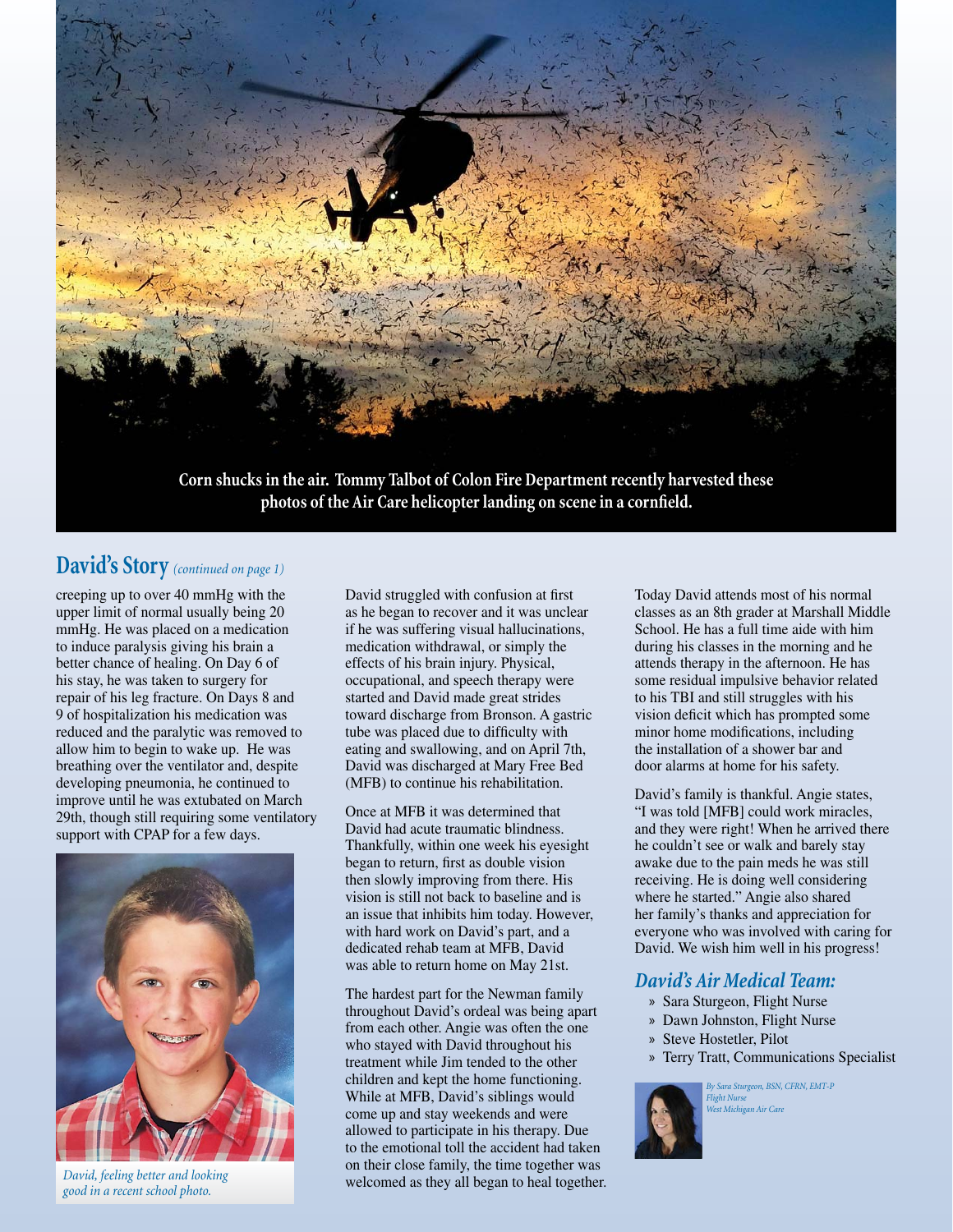

# **It's Not Just A Job**

*By Kelly Dodson, friend and former patient of Air Care*

Wow! What a sight to see in the sky: the Air Care helicopter, commonly known as the air ambulance. Our home is under one of the flight paths the Air Care helicopter takes when coming from the north and heading south to Three Rivers Health. As awesome as this flying ambulance is to see, it is a reminder of just how bittersweet life can be. What a spectacular flying machine it is, but sometimes someone needs medical attention with only minutes to spare.

When a medical emergency is happening, most of the time it takes a combination



*After we received her letter, Kelly Dodson of Three Rivers returned in October to meet the flight crew that cared* for her in August! From left to right: flight nurse Paul *Mazurek, Kelly's daughter Amanda, fl ight nurse Paul Rigby, Kelly Dodson, and Pilot Brian Vanderberg.* 

of advances in medicine, people, and machines. I've been in and around the medical field since 1982, not as an employee, but as a patient. I believe that it depends on the situation whether the good lord sends us one angel or sends us multiple angels to help keep us alive. In my case, the multiple angels that were sent to help me are ALL my HEROES.

The credit for saving my life started with my daughter. On the morning of Aug. 3, 2015, my adult daughter Amanda found me in bed, unresponsive and barely breathing. She said she tried to stay calm and she called the Three Rivers EMS for help. They arrived three or four minutes later, assessed the situation and took me to Three Rivers Health. From there they called the Air Care team who flew down to Three Rivers to pick me up and take me to Bronson Trauma Center. My flight crew consisted of two nurses (both named Paul), an ER Doctor, and the pilot. I was unconscious for a couple of days, so unfortunately I wasn't able to see all of the angels that the good lord sent my way to save my life, but the kindness my daughter told me about later – about how kind everyone was to her – means the world to me. Everyone along the way was extremely kind to my daughter.

As I'm sure many of you know, it usually takes teams of people to save one person, one life at a time. My daughter helped save me out of the deep love and compassion she has for me as her Mom (and vice-versa) and all the health care professionals helped save me out of a deep love and compassion in their souls for helping people in need of medical attention. There is something very special about people that have chosen to

work in the medical field. Whether you are in EMS, a flight nurse, a helicopter pilot, lab tech, doctor, nurse, etc., you've got more in you that makes your line of work "not just a job." I believe those people that work in the medical field in some capacity have a very special place in their hearts that holds an exceptional kind of compassion for all human beings. I also feel that each one of them were put on this earth with a strong "calling" to help the sick get well and like in my situation, give it their all to help bring back to life those that are on the brink of death. I believe that people in the medical field just have that extra spark that, when lit, gives them the ability to go above and beyond what's called for to save a life, one at a time.

It is with high regard that I send a heartfelt "thank you" from me and my family to all the many people that will always have a special place in my heart as my "angel heroes." This would start with my daughter, then the Three Rivers EMS crew, everyone working in the Three Rivers Health ER, the Air Care flight crew, and all the many, many teams of people at Bronson Hospital Trauma Care, ICU, and the many teams of nurses and hospitalists helping people on the medical floors. Arrangements have been made for me to meet with you, the Air Care crew, and be able to check out all the stateof-the-art medical equipment the Air Care helicopter is outfitted with. The good lord sent many, many angels to help me survive on Aug. 3, 2015 (and after) and each and every one of you will always be my hero!

Sincerely, Kelly Dodson Three Rivers, Ml